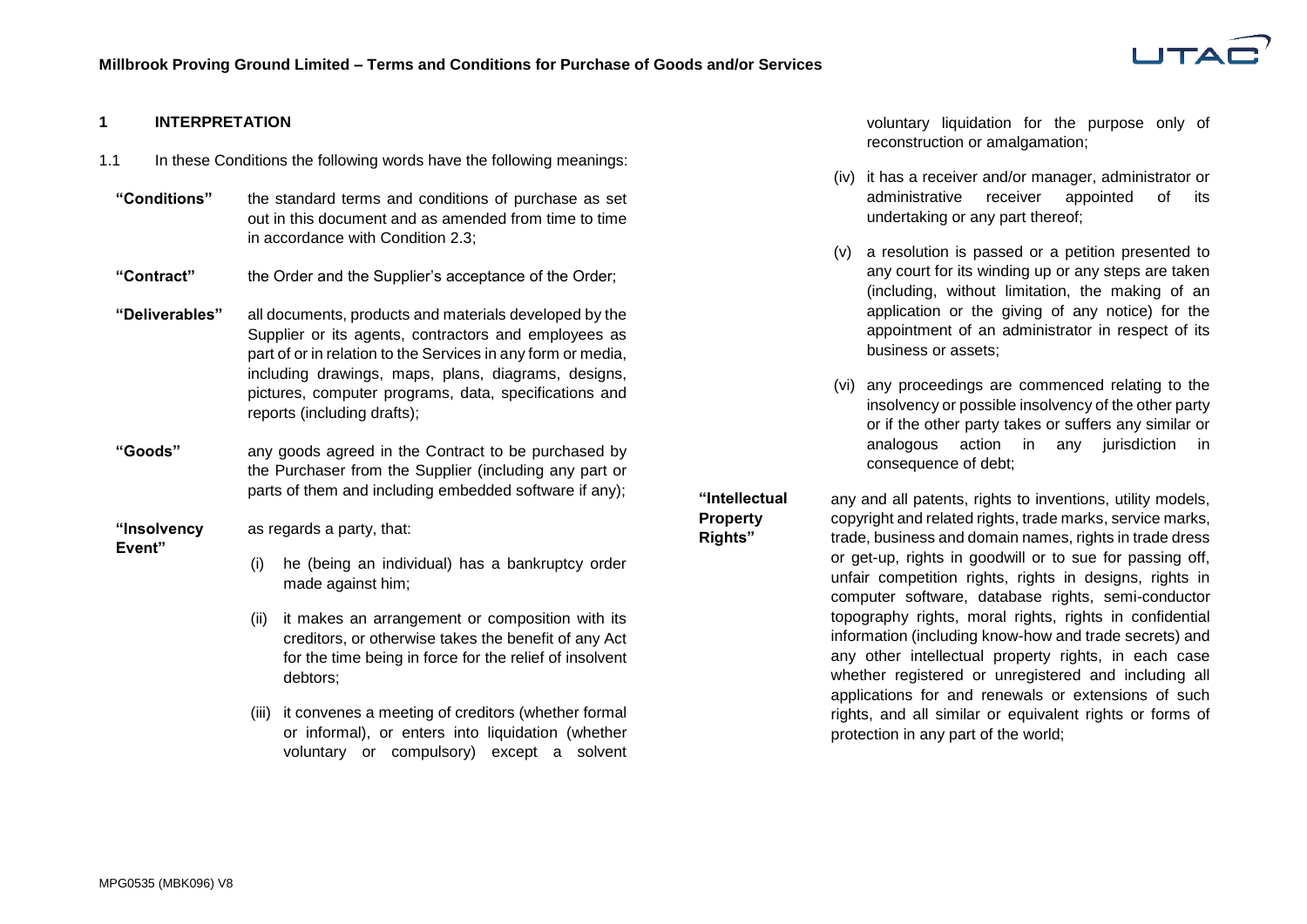| "Liquidated | any liquidated damages agreed between the parties as |
|-------------|------------------------------------------------------|
| Damages"    | set out in the Order;                                |

- **"Losses"** losses (including any direct, indirect or consequential losses, loss of profit and loss of reputation), claims, damages, liabilities, fines, interest, penalties, costs, charges, expenses, demands and legal and other professional costs (calculated on a full indemnity basis);
- **"Order"** the Purchaser's written instruction, incorporating these Conditions, to supply the Goods and/or the Services described or referred to in the Millbrook Proving Ground Order form attached to these Terms and Conditions (and "Order" includes any proposal from the Supplier identified in that order form, or any other written instruction from the Purchaser);
- **"Price"** the price set out in the Order as further detailed in Condition [11.1;](#page-7-0)
- **"Purchaser"** Millbrook Proving Ground Limited registered in England and Wales (company number 02230262) whose registered office is at Millbrook, Bedford, MK45 2JQ;
- **"Purchaser's Property"** the Purchaser's site at Millbrook, Bedford, MK45 2JQ;
- **"Purchaser Materials"** has the meaning given to it in Condition [16;](#page-8-0)
- **"Replacement Services"** any goods or services which are identical or substantially similar to any of the Goods or Services and which the Purchaser receives in substitution for any of the Goods or Services (in whole or in part), whether

those goods or services are provided by the Purchaser or any Replacement Supplier;

- **"Replacement Supplier"** any third party supplier of Replacement Services appointed by the Purchaser from time to time; **"Services"** any services, including any Deliverables, agreed in the Contract to be purchased by the Purchaser from the Supplier (including any part or parts of them); **"Special Conditions"** any special conditions as set out or referred to in the Order; **"Specification"** any description or specification (including any related plans or drawings) for the Goods and/or Services included in the Order or supplied or advised by the Purchaser to the Supplier or agreed in writing by the Purchaser and the Supplier, including any plans, patterns, drawings, data or other information relating to the Goods or Services; **"Supplier"** the person(s), firm or company who accepts the Order, as detailed in the Order; **"Supplier Personnel"** any persons employed or engaged by the Supplier or any of its subcontractors and that are engaged in the provision of Goods and/or performance of the Services from time to time; **"Term"** the period for which the Supplier provides the Services as set out in the Order; **"Working Day"** a day (other than a Saturday, a Sunday or a public
	- holiday in England) on which banks in London are open for business.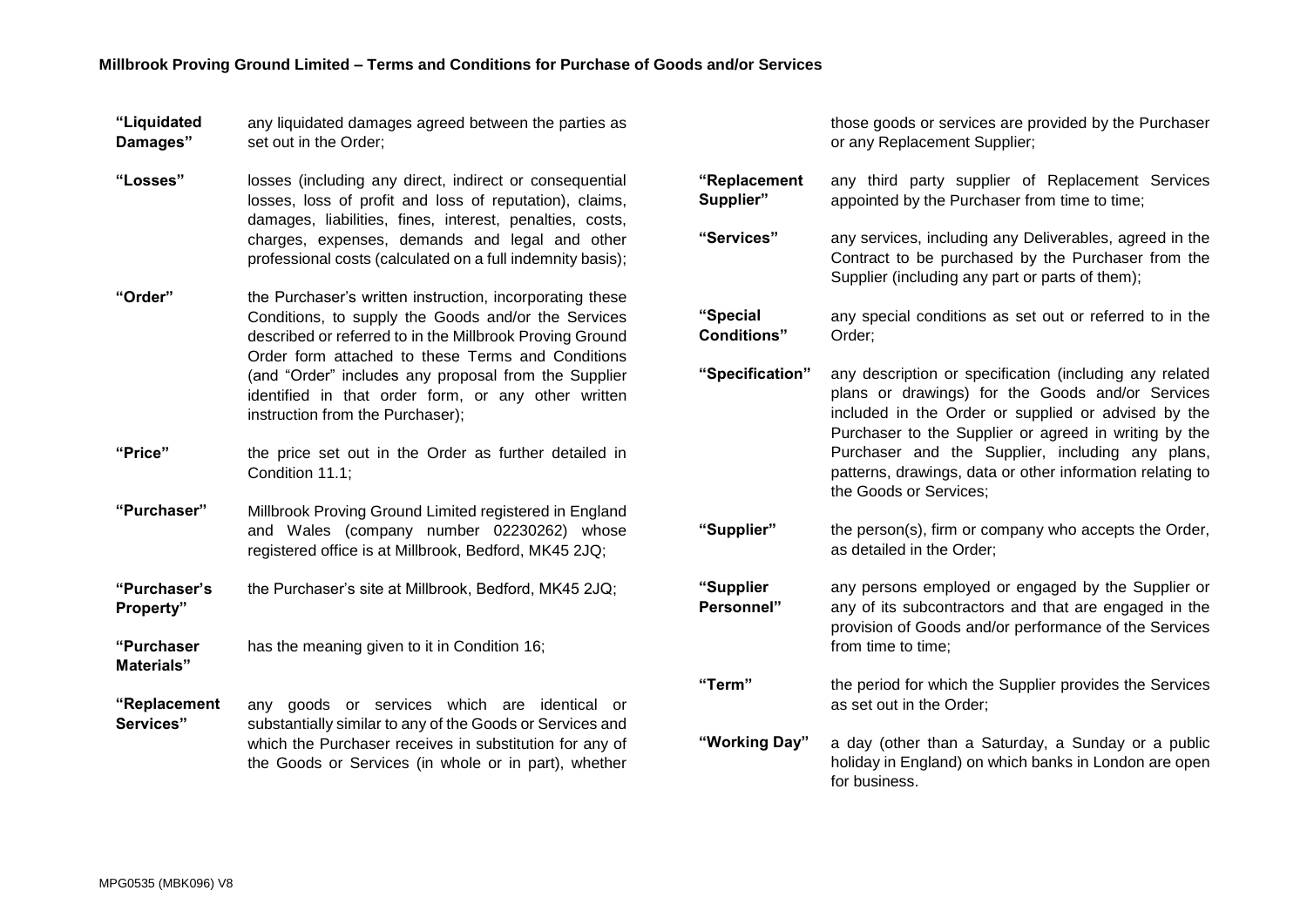- 1.2 In these Conditions (except where the context otherwise requires):
	- 1.2.1 words in the singular include the plural and vice versa and reference to any gender includes the others;
	- 1.2.2 reference to "a person" includes a natural person, company or unincorporated body (whether or not having separate legal personality);
	- 1.2.3 a reference to "company" includes any company, corporation or other body corporate, wherever and however incorporated or established;
	- 1.2.4 references to legislation are to that legislation as amended, extended or re-enacted from time to time;
	- 1.2.5 a reference to a statute or statutory provision shall include all subordinate legislation made from time to time under that statute or statutory provision;
	- 1.2.6 any words following the terms "including", "include", "in particular" or any similar terms shall be construed as illustrative only and shall not limit the sense of the words preceding those terms; and
	- 1.2.7 a reference to "writing" or "written" includes faxes but not email.
- 1.3 Headings are for convenience only and shall not affect the interpretation of these Conditions.
- 1.4 The Contract shall be binding upon, and enure to the benefit of, the parties and their respective personal representatives, successors and permitted assignees, and references to any party shall include that party's personal representatives, successors and permitted assignees.

## **2 APPLICATION OF THESE CONDITIONS**

- 2.1 These Conditions are the only conditions upon which the Purchaser is prepared to deal with the Supplier and they (together with the Order) shall govern the Contract to the entire exclusion of all other terms and conditions.
- 2.2 No terms or conditions (other than these Conditions and any Special Conditions) endorsed upon, delivered with or contained in the Supplier's quotation, acknowledgement or acceptance of order, specification or other document (whether or not any such document is referred to in the Contract), or which are implied by trade, custom, practice or course of dealing, will form part of the Contract and the Supplier waives any right which it otherwise might have to rely on such terms and conditions.
- <span id="page-2-0"></span>2.3 These Conditions apply to all the Purchaser's purchases and/or acquisitions and any variation to these Conditions shall have no effect unless expressly agreed in writing and signed by a duly authorised representative of the Purchaser.
- 2.4 Each Order shall be deemed to be an offer by the Purchaser to purchase Goods and/or Services subject to these Conditions and an Order shall be deemed to be accepted by the Supplier on the earlier of the Supplier giving written notice of acceptance or any act by the Supplier consistent with fulfilling the Order.
- **3 TERM**
- 3.1 The Supplier shall provide the Services for the Term as stated in the Order, subject to early termination in accordance with the provisions of Condition [20.](#page-11-0)

#### <span id="page-2-1"></span>**4 PERFORMANCE, QUALITY AND DEFECTS**

4.1 The Supplier shall ensure that the Goods shall: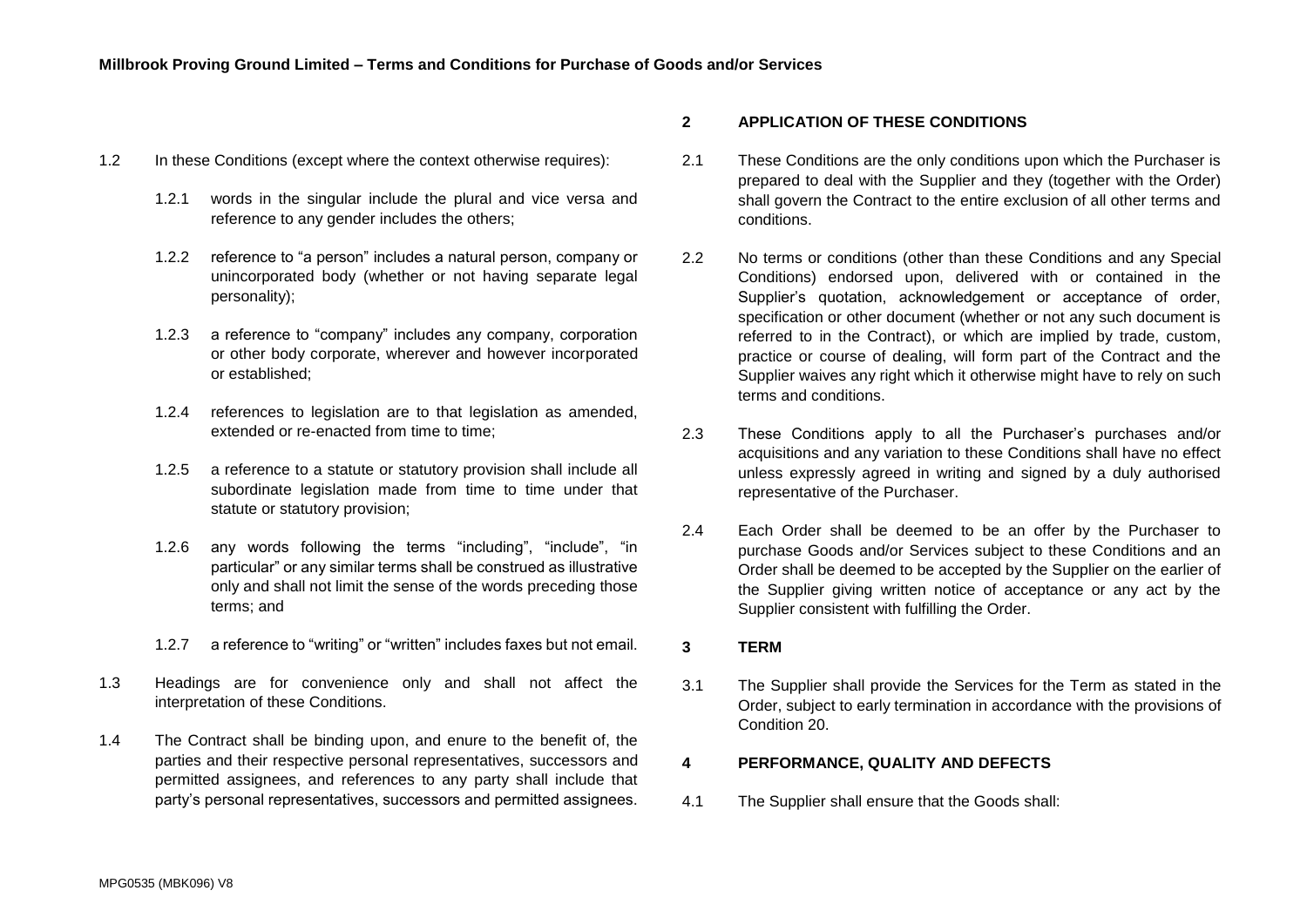- 4.1.1 correspond with their description and any Specification;
- 4.1.2 be of the best quality and use the best quality materials, standards, designs and techniques;
- 4.1.3 be fit for any purpose held out by the Supplier or made known to the Supplier by the Purchaser, expressly or by implication, and in this respect the Purchaser relies on the Supplier's skill and judgment:
- 4.1.4 be free from defects in design, material and workmanship and remain so for twelve (12) months after delivery or for any other time frame as agreed between the parties in writing;
- 4.1.5 be marked with the globally harmonised system of classification and labelling symbol(s) if the Goods supplied are hazardous;
- 4.1.6 comply with all applicable statutory and regulatory requirements including relating to the manufacture, labelling, packaging, storage, handling, carriage and delivery of the Goods, including requirements for hazardous Goods; and
- 4.1.7 be delivered by their due date for delivery.
- 4.2 In performing the Services, the Supplier shall:
	- 4.2.1 meet any performance dates for the Services specified in the Order or notified to the Supplier by the Purchaser;
	- 4.2.2 co-operate with the Purchaser in all matters relating to the Services and comply with all instructions from the Purchaser;
	- 4.2.3 perform the Services with the best care, skill and diligence in accordance with best practice in the Supplier's industry, profession or trade;
- 4.2.4 use personnel who are suitably skilled and experienced to perform tasks assigned to them and in sufficient number to ensure that the Supplier's obligations are fulfilled in accordance with the Contract;
- 4.2.5 ensure that the Services and Deliverables will conform with all descriptions and specifications set out in any Specification and that the Deliverables shall be fit for any purpose held out by the Supplier or made known to the Supplier by the Purchaser, expressly or by implication;
- 4.2.6 provide all equipment, tools and vehicles and such other items as are required to provide the Services;
- 4.2.7 use the best quality goods, materials, standards, designs and techniques and ensure that the Deliverables and all goods and materials supplied and used in the Services or transferred to the Purchaser will be free from defects in workmanship, installation and design;
- 4.2.8 observe all health and safety rules and regulations and any other security requirements that apply at any of the Purchaser's premises; and
- 4.2.9 not do or omit to do anything which may cause the Purchaser to lose any licence, authority, consent or permission upon which it relies for the purposes of conducting its business and the Supplier acknowledges that the Purchaser may rely or act on the Services.
- 4.3 The Purchaser's rights under these Conditions are in addition to the statutory conditions implied in favour of the Purchaser by the Sale of Goods Act 1979 and the Supply of Goods and Services Act 1982.
- 4.4 The Purchaser shall have the right, at any time prior to delivery of the Goods, to inspect and test the Goods and the Supplier shall provide the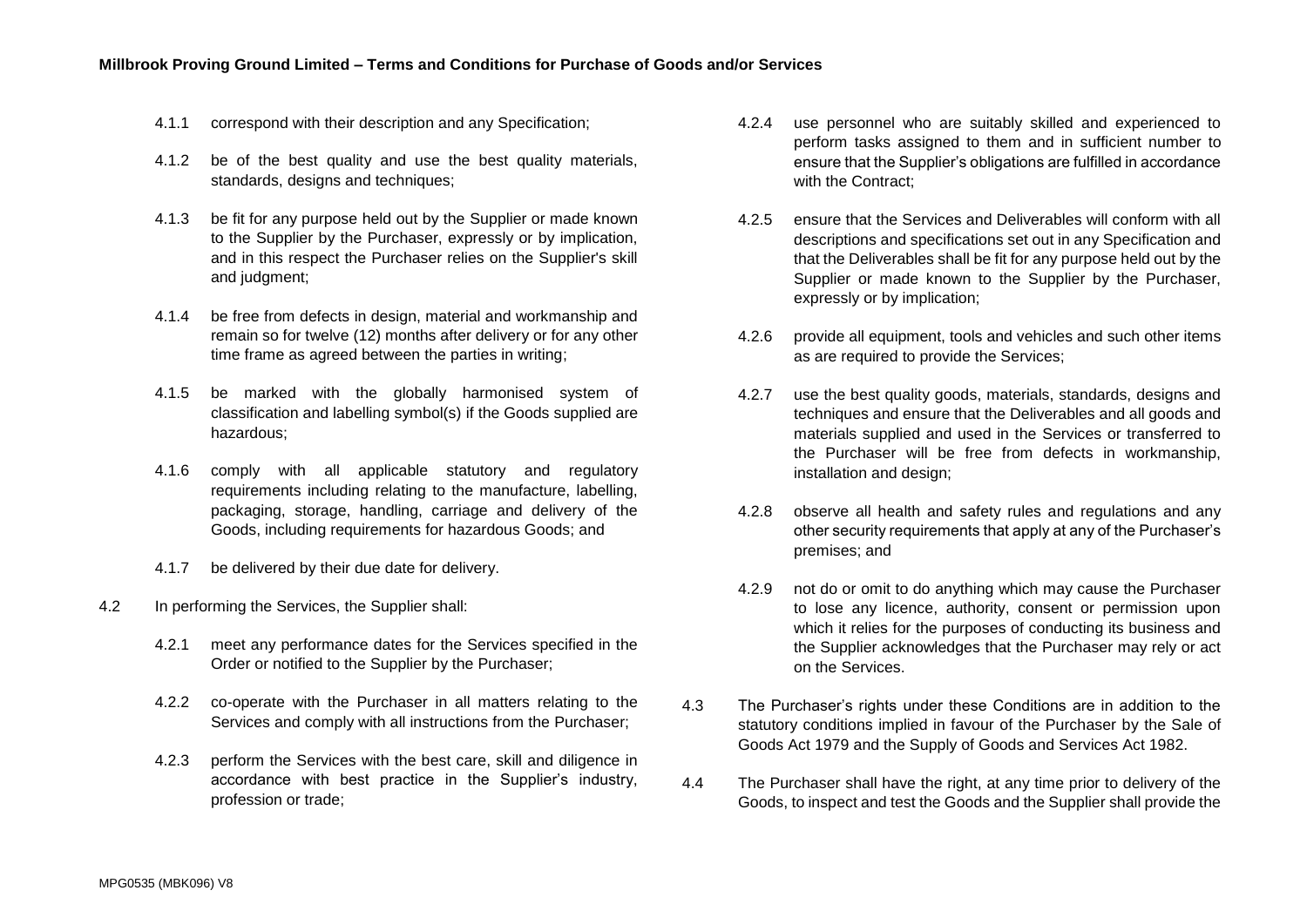Purchaser with all facilities reasonably required for such inspection and testing.

- 4.5 If the results of such inspection or testing indicate that the Goods do not conform or are unlikely to conform with the Order or to the Specification, the Purchaser shall inform the Supplier within seven (7) days of the inspection and/or testing and the Supplier shall immediately take such action as is necessary to ensure conformity and the Purchaser shall have the right to require and witness further testing and inspection.
- 4.6 Notwithstanding any such inspection or testing, the Supplier shall remain fully responsible for the Goods and any such inspection or testing shall not diminish or otherwise affect the Supplier's obligations under the Contract.
- 4.7 The Supplier shall at all times have and maintain all licences, certificates, permissions, authorisations, consents and permits and any other governmental authorisations or necessary documentation that it needs to carry out its obligations under the Contract and shall comply with all applicable laws and regulations in the performance of the **Contract**
- 4.8 The Supplier shall not supply import or export the Goods contrary to: (a) United Nations, European Community, United States, or other sanctions; or (b) International Traffic in Arms Regulations; or (c) Export Administration Regulations; or (d) UK Strategic Export Control Lists; or (e) other applicable export or import restrictions.
- 4.9 If any of the Goods and/or the Services fail to comply with any of the provisions in this Condition [4](#page-2-1) the Purchaser shall have available to it the remedies listed in Condition [22,](#page-12-0) any one or more of which it may exercise in its entire discretion and whether or not the Purchaser has already accepted the Goods.

## <span id="page-4-0"></span>**5 DELIVERY**

- 5.1 The date for delivery and/or performance shall be specified in the Order and/or if no such date is specified then delivery and/or performance shall take place within twenty one (21) days of the date of the Order.
- 5.2 Time for delivery of the Goods and/or the performance of the Services shall be of the essence of the Contract.
- 5.3 The Goods shall be marked in accordance with the Purchaser's instructions and any applicable regulations or requirements of the carrier.
- 5.4 The Goods shall be properly packed and secured so as to reach their destination in an undamaged condition in the ordinary course and accompanied by all documentation as may be required or recommended by applicable law, regulation or directive.
- 5.5 The Goods shall be delivered carriage paid to such location as specified in the Order or by the Purchaser before delivery or, if no location is so specified, to the Purchaser's place of business, unless otherwise agreed in writing between the parties.
- 5.6 The Services shall be performed at the Purchaser's place of business or at such other place of performance as is specified or agreed by the Purchaser in writing prior to performance of the Services.
- 5.7 The Supplier shall off-load the Goods as directed by the Purchaser and where specified in the Order shall assemble and install the Goods as directed by the Purchaser.
- 5.8 The Supplier shall (unless the Purchaser specifies otherwise) at its own cost remove from the place of delivery any packaging material used in transporting the Goods.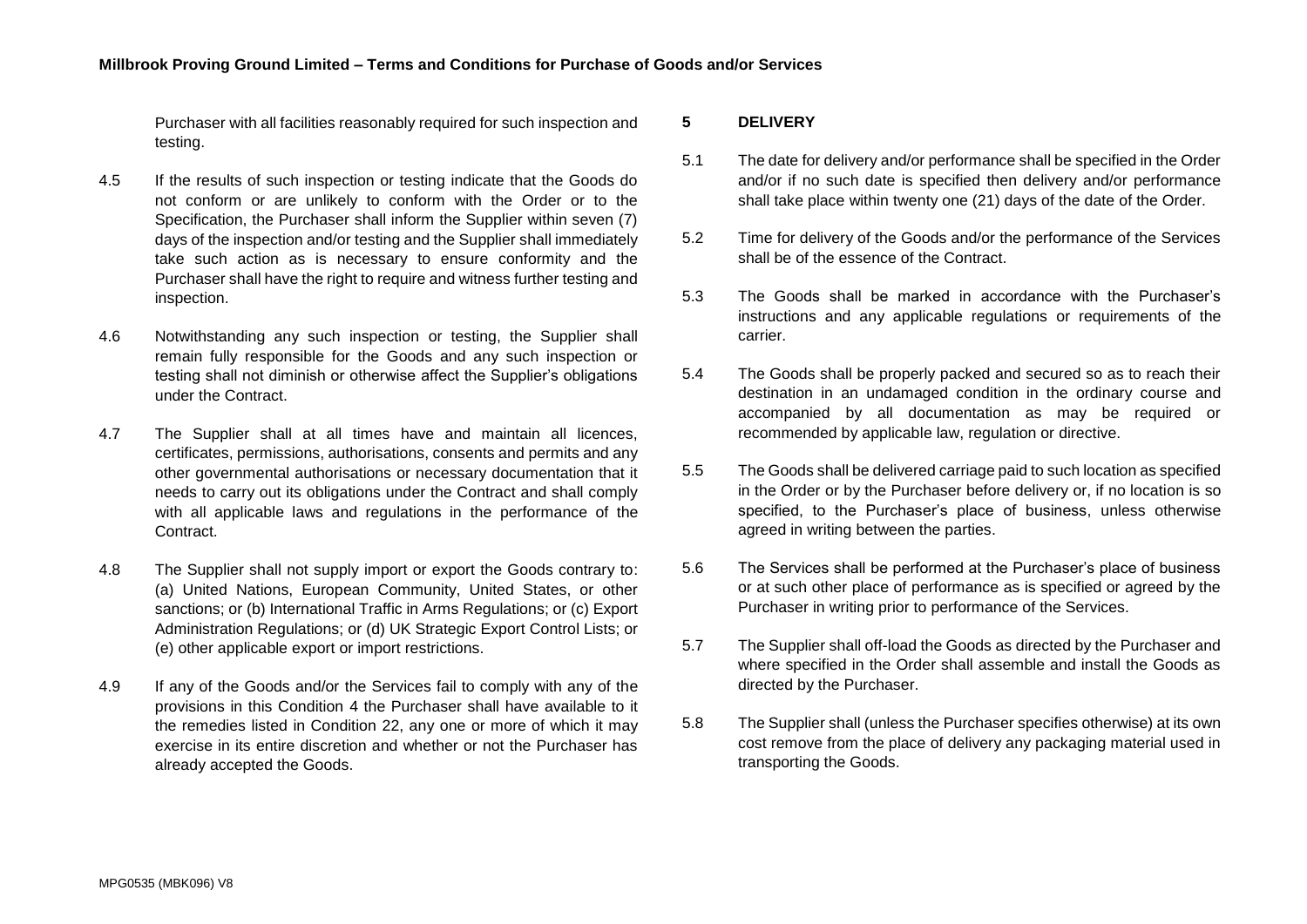- 5.9 The Supplier shall supply the Purchaser in good time with any instructions or other information required to enable the Purchaser to accept delivery of the Goods and performance of the Services.
- 5.10 The Supplier shall ensure that each delivery is accompanied by a prominently displayed delivery note which shows, as a minimum, the Order number, date of Order, type of Goods, number of packages and contents, any special storage instructions and, in the case of part delivery, the outstanding balance remaining to be delivered.
- 5.11 Delivery of the Goods shall be complete when the Goods have been off-loaded, unpacked, stacked, assembled and installed as specified in the Order or this Condition [5.](#page-4-0)
- 5.12 Unless otherwise stipulated by the Purchaser in the Order, deliveries and/or performance shall only be accepted by the Purchaser within its usual business hours.
- <span id="page-5-1"></span>5.13 If the Goods are not delivered and/or the Services are not performed on the due date then, without prejudice to any other rights or remedies which it may have, the Purchaser reserves the right to:
	- 5.13.1 terminate the Contract in whole or in part, without liability to the Purchaser;
	- 5.13.2 refuse to accept any subsequent delivery of the Goods and/or performance of the Services which the Supplier attempts to make;
	- 5.13.3 reject any of the Goods that may already have been delivered;
	- 5.13.4 recover from the Supplier any expenditure reasonably incurred by the Purchaser in obtaining the Goods and/or performance of the Services in substitution from another Supplier;
- 5.13.5 where the Purchaser has paid in advance for Goods and/or Services that have not been delivered or provided (or paid for any Goods already delivered but which the Purchaser is now rejecting), to have such sums refunded by the Supplier; and
- 5.13.6 claim damages for any Losses incurred or to be incurred by the Purchaser which are in any way attributable to the Supplier's failure to deliver the Goods and/or perform the Services on the due date.
- 5.14 The Supplier shall not deliver and/or perform by instalments unless the Purchaser so agrees in writing, in which case the Contract will be construed as a single contract in respect of each instalment. Nevertheless failure by the Supplier to deliver and/or perform any one instalment shall entitle the Purchaser at its option to treat the whole Contract as repudiated and to the remedies set out in Condition [22.](#page-12-0)
- 5.15 If the Supplier delivers in excess of the quantity ordered, the Purchaser may reject the whole or may accept only the quantity ordered and shall not be bound to pay for any excess it does not accept, which will be and remain at the Supplier's risk and will be returnable at the Supplier's expense.
- 5.16 If the Supplier delivers less than the quantity ordered, the Purchaser may reject the Goods, which in such case shall be and remain at the Supplier's risk and will be returnable at the Supplier's expense.
- 5.17 If the Supplier delivers in excess of or less than the quantity ordered, the Purchaser may accept delivery, in which case the Price shall be adjusted pro-rata.

## **6 USE OF GOODS**

<span id="page-5-0"></span>6.1 The Supplier shall, where requested by the Purchaser, at its own cost, provide adequate instructions and appropriate training in relation to: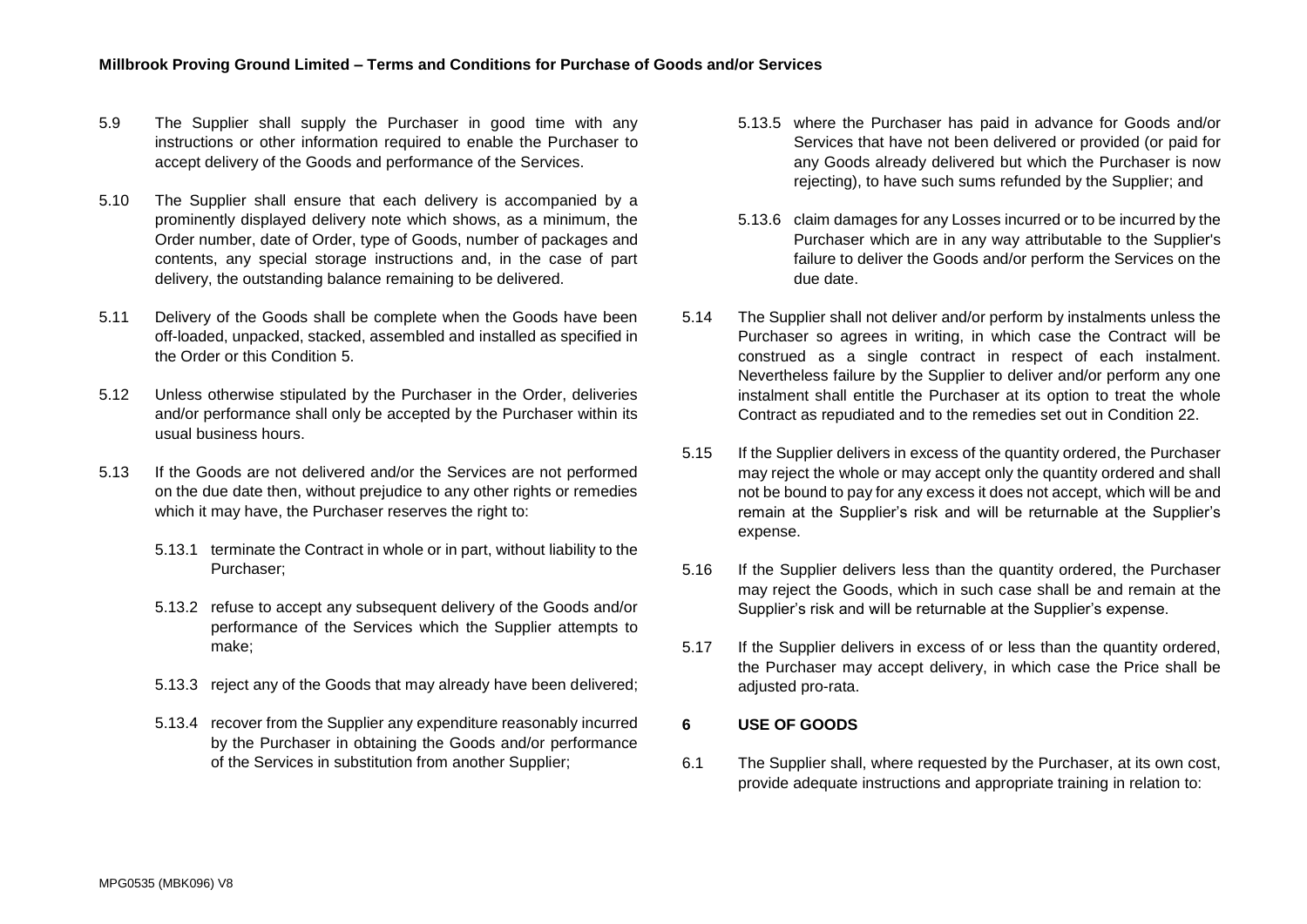- 6.1.1 the safe use of the Goods;
- 6.1.2 the safe disassembly/assembly and transportation of the Goods; and
- 6.1.3 the adjustment of the Goods' settings.
- 6.2 Where the Supplier is required to perform the services described in Condition [6.1,](#page-5-0) such services shall be performed by appropriately qualified and trained personnel, with the best care, skill and diligence in accordance with best practice in the Supplier's industry, trade or profession.
- 6.3 If any software is embedded in the Goods or is otherwise purchased by the Purchaser from the Supplier, then:
	- 6.3.1 the Supplier shall provide replacement keys, passwords or any other information required by the Purchaser for use of the software within five (5) days following a request from the Purchaser, or within three (3) days if lack of access will have an adverse business impact on Purchaser's business; and
	- 6.3.2 the Supplier shall at no time exercise any remote lock or backdoor to prevent the Purchaser from accessing the software it has purchased from the Supplier and shall ensure that the Purchaser is able at all times to operate the software and access its own data.

## **7 WASTE DISPOSAL**

7.1 Any waste materials generated by the Supplier in the process of performing the obligations contained in the Contract are to be disposed of in accordance with the prior separate agreement relating to waste made between the Purchaser and Supplier, or if no such prior agreement is in place then the Supplier shall arrange disposal by the

waste disposal company identified in the Order, or, if none, the Purchaser's approved waste disposal company.

- 7.2 Any movement of waste by the Supplier is to be made by prior agreement with the Purchaser and the Supplier shall provide details of waste carrier licences and details of disposal points.
- 7.3 All waste generated by the Supplier when on the Purchaser's Property is to be stored, handled and transported in accordance with relevant Health and Safety and Environmental legislation and good practice.
- 7.4 Hazardous waste consignment notes or copies thereof shall be provided to the Purchaser within three (3) months of the completion of disposing of any waste at the Purchaser's Property.

# <span id="page-6-0"></span>**8 INDEMNITY**

- 8.1 The Supplier shall indemnify and keep indemnified the Purchaser in full and hold it harmless on demand from and against any and all Losses suffered or incurred by the Purchaser or for which the Purchaser may become liable arising out of or in connection with:
	- 8.1.1 defective design, workmanship, quality, materials or any other defect in the Goods or Services (including any claim made against the Purchaser for death, personal injury or damage to property arising out of, or in connection with, defects in Goods) to the extent that the defect is attributable to the acts or omissions of the Supplier, its employees, agents or subcontractors;
	- 8.1.2 any claim made against the Purchaser for any infringement or alleged infringement of any Intellectual Property Rights arising out of, or in connection with, the manufacture, supply or use of the Goods or the supply, receipt or use of the Services; and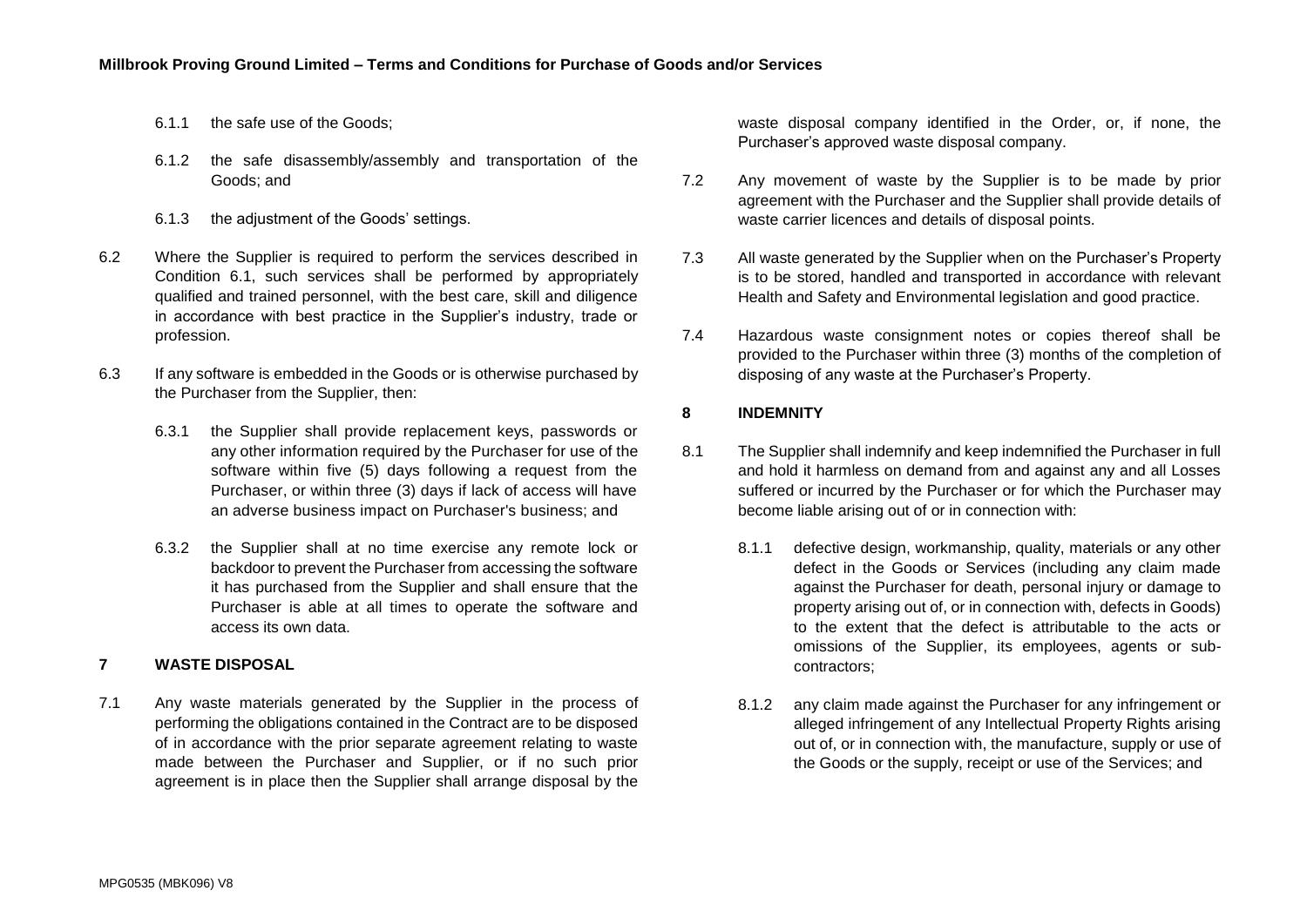- 8.1.3 any claim made against the Purchaser arising out of, or in connection with, the supply of the Goods or Services, to the extent that such claim arises out of the breach, negligent performance or failure or delay in performance of the Contract by the Supplier, its employees, agents or sub-contractors.
- 8.2 This Condition [8](#page-6-0) shall survive termination of the Contract.

# <span id="page-7-1"></span>**9 INSURANCE**

- 9.1 For the duration of the Contract and for a period of six (6) years thereafter, the Supplier shall maintain in force, with a reputable insurance company, professional indemnity insurance and public liability insurance to cover the liabilities that may arise under or in connection with the Contract, and any additional insurance detailed in the Order at the minimum levels set out in the Order.
- 9.2 The Supplier shall, on the Purchaser's request, produce both the insurance certificate giving details of cover and the receipt for the current year's premium in respect of each insurance.
- 9.3 This Condition [9](#page-7-1) shall survive termination of the Contract.

#### **10 RISK AND OWNERSHIP**

10.1 The Goods shall remain at the risk of the Supplier until delivery to the Purchaser is complete, when the risk in, and ownership of, the Goods shall pass to the Purchaser.

#### **11 PRICE**

<span id="page-7-0"></span>11.1 The price of the Goods and/or the Services **("Price")** shall be that stated in the Order (or, if no price is stated in the Order, the price set out in the Supplier's published price list provided this has been previously agreed in writing by the Purchaser) and unless otherwise agreed in writing by the Purchaser shall be exclusive of value added

tax (which shall be payable by the Purchaser subject to receipt of a VAT invoice) but inclusive of all other charges, including packaging, insurance, carriage and any other sales and export or import duties or levies.

11.2 No variation in the Price and no extra charges will be applicable at any time without express acceptance in writing by a duly authorised representative of the Purchaser.

## **12 LIQUIDATED DAMAGES**

12.1 If the Supplier fails to supply the Goods and/ or Services in accordance with the Order, the Supplier shall notify the Purchaser in writing and pay to the Supplier the Liquidated Damages as specified in the Order.

## **13 PAYMENT**

- 13.1 In respect of Goods, the Supplier shall invoice the Purchaser on or at any time after completion of delivery. In respect of Services, the Supplier shall invoice the Purchaser on completion of the Services. Each invoice shall include such supporting information as is required by the Purchaser to verify the accuracy of the invoice and shall quote the purchase order reference number (if any) of the Order to which it relates. Failure to provide any such purchase order reference number will entitle the Purchaser to reject that relevant invoice.
- 13.2 The Purchaser shall pay the Price within sixty (60) days after receipt by the Purchaser of a valid invoice, or, if later, after acceptance of the Goods or Services in question by the Purchaser, but time for payment shall not be of the essence of the Contract and payment shall be subject to the Purchaser's normal payment process. To the extent that payment falls up to 5 working days after the due date as a result of the Purchaser's payment process then such payment shall not be considered late.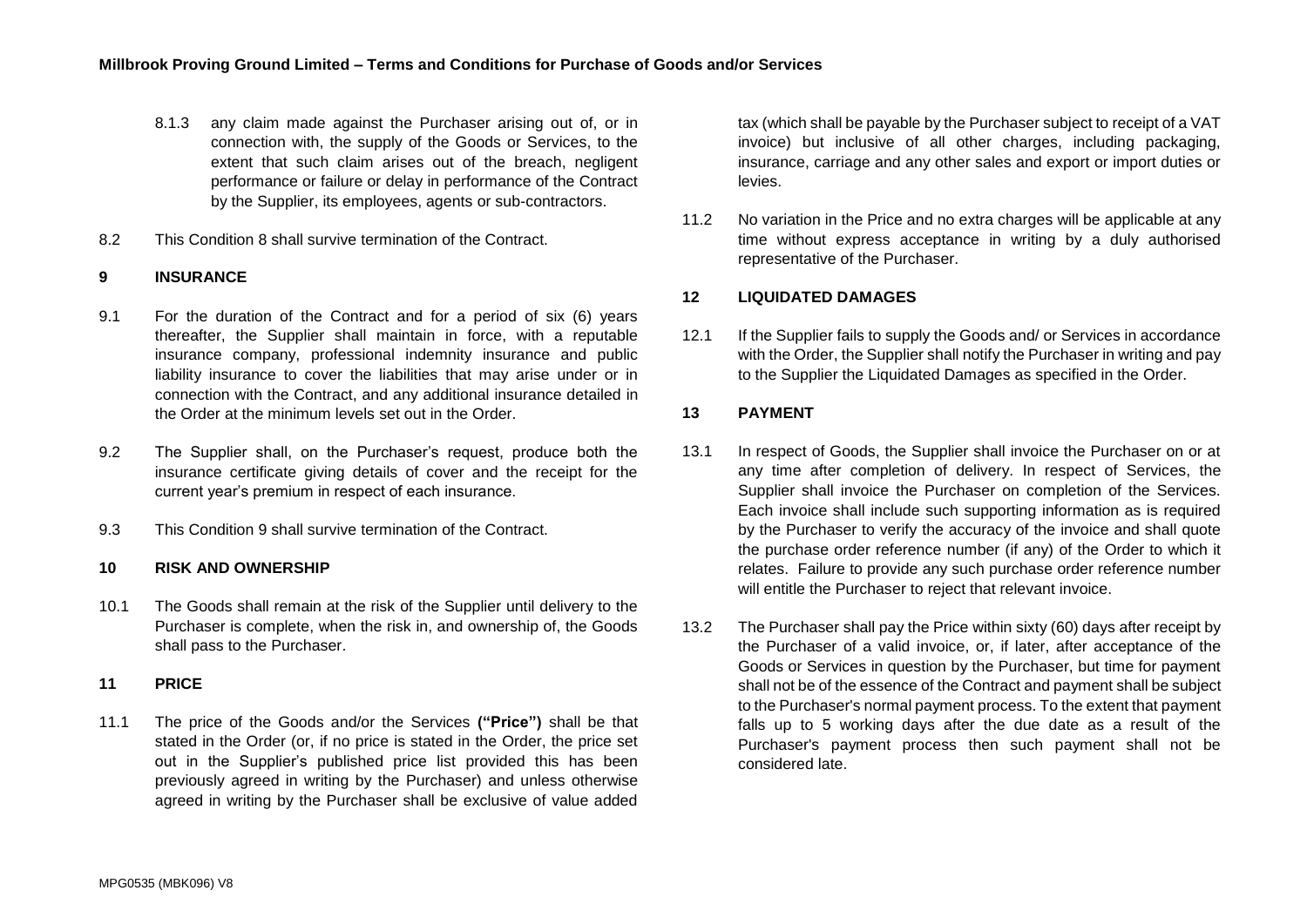- 13.3 Without prejudice to any other rights or remedies it may have, the Purchaser reserves the right to set off any amount owing at any time from the Supplier to the Purchaser against any amount payable by the Purchaser to the Supplier under the Contract.
- 13.4 If the Purchaser disputes any invoice:
	- 13.4.1 the Purchaser shall notify the Supplier in writing within five (5) days of the date of receipt of the invoice, specifying the reasons for disputing the invoice;
	- 13.4.2 the Supplier shall provide all evidence as may be reasonably necessary to verify the disputed invoice;
	- 13.4.3 the Purchaser shall pay to the Supplier all amounts not disputed by the Purchaser on the due date as set out in Condition 13.2;
	- 13.4.4 the parties shall negotiate in good faith to attempt to resolve the dispute promptly; and
	- 13.4.5 if the parties have not resolved the dispute within thirty (30) days of the Purchaser giving notice to the Supplier, the dispute shall be resolved in accordance with Condition 21 (Dispute Resolution Procedure).
- 13.5 The Supplier shall make all payments due under or in respect of the Contract in full without any deduction whether by way of set-off, counterclaim, discount, abatement or otherwise unless required by law.
- 13.6 The Purchaser shall be entitled to any discount for prompt payment, bulk purchase or volume of purchase customarily granted by the Supplier, whether or not shown in the Supplier's own terms of sale.
- 13.7 Interest shall be payable on the late payment of any undisputed invoices for Goods or Services accruing on a daily basis from the due

date until payment is made in full, both before and after any judgment, at 2% per annum above HSBC bank's base rate from time to time.

## **14 INFORMATION**

- 14.1 The Supplier shall maintain complete and accurate records of the time spent and materials used by the Supplier in providing the Goods and/ or Services, and the Supplier shall allow the Purchaser to inspect such records at all reasonable times on request.
- 14.2 The Supplier shall provide such accounts and information as the Purchaser may reasonably request for the purposes of certifying and inspecting the Supplier's performance of the obligations under the **Contract**

## **15 CONFIDENTIALITY**

15.1 The Supplier shall keep in strict confidence, and use only for the purpose of performing the Contract, all technical or commercial knowhow, specifications, inventions, processes or initiatives which are of a confidential nature and have been disclosed to the Supplier by the Purchaser or its agents or sub-contractors and any other confidential information concerning the Purchaser's business or its products which the Supplier may obtain and the Supplier shall restrict disclosure of such confidential information to such of its employees, agents or subcontractors as need to know the same for the purpose of performing the Contract and shall ensure that such employees, agents or subcontractors are subject to like obligations of confidentiality and restrictions of use as bind the Supplier.

## <span id="page-8-0"></span>**16 THE PURCHASER MATERIALS**

16.1 The Supplier shall hold all materials, equipment, tools, drawings, specifications and data supplied by the Purchaser to the Supplier (**"Purchaser Materials"**) in safe custody at its own risk, maintain the Purchaser Materials in good condition until returned to the Purchaser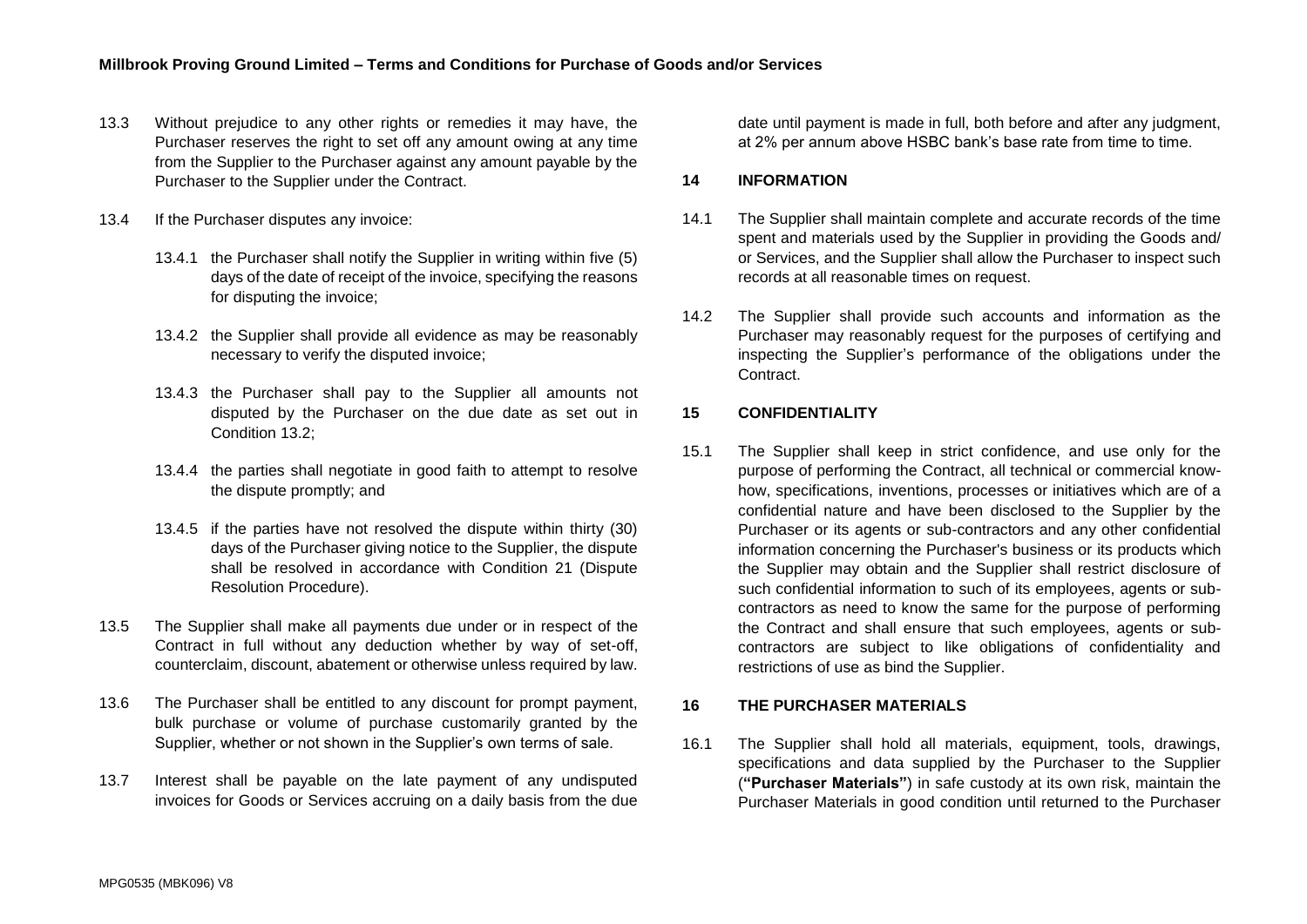(which the Supplier shall do on the written instruction of the Purchaser) and not dispose of or use the Purchaser Materials other than in accordance with the Purchaser's written instructions or authorisation.

16.2 The Supplier acknowledges that the Purchaser Materials are the exclusive property of the Purchaser.

## **17 EMPLOYEES**

- <span id="page-9-0"></span>17.1 The Supplier shall, and shall procure that any subcontractor shall, organise the Supplier Personnel such that, at no time, will any Supplier Personnel spend more than 50% of their working time in respect of the Purchaser's account or the performance of Services or be identifiable as having as their principal purpose, or otherwise be dedicated to, the performance of Services (whether in whole or in part).
- <span id="page-9-1"></span>17.2 The parties do not consider that the Transfer of Undertakings (Protection of Employment) Regulations 2006 and/or any other regulations enacted for the purpose of implementing the Acquired Rights Directive into English law ("**Transfer Regulations"**) are applicable on the commencement of the performance of the Services or will be applicable upon the termination or expiry of the Contract or the performance of the Services by the Supplier (whether in whole or in part).
- 17.3 The Parties agree that, notwithstanding Conditions [17.1](#page-9-0) and [17.2,](#page-9-1) if the employment or any liabilities in respect of any Supplier Personnel transfers to the Purchaser or any Replacement Supplier by virtue of the Transfer Regulations, or is alleged to have done so, as a consequence of the commencement of the Contract or its termination or expiry (whether in whole or in part) or the appointment of a Replacement Supplier (an "**Unexpected Transferring Employee"**), then:
	- 17.3.1 The Purchaser and/or any Replacement Supplier may, within 28 days of becoming aware of such effect, or an allegation of

such effect, terminate the employment of any Unexpected Transferring Employee with immediate effect; and

- 17.3.2 the Supplier shall indemnify and keep indemnified the Purchaser and/or any Replacement Supplier from any and all Losses directly and indirectly incurred or suffered by the Purchaser or any Replacement Supplier arising out of or in connection with:
	- a) the employment or termination of the employment of an Unexpected Transferring Employee; and
	- b) any claim for a failure to properly inform and consult under the Transfer Regulations or the Trade Union and Labour Relations (Consolidation) Act 1992 in relation to such an Unexpected Transferring Employee by the Supplier or any of its subcontractors or the Purchaser or any Replacement Supplier.

## **18 INTELLECTUAL PROPERTY RIGHTS**

- 18.1 In respect of the Goods and any goods that are transferred to the Purchaser as part of the Services, including the Deliverables or any part of them, the Supplier warrants that it has full, clear and unencumbered title to all such items and that at the date of delivery of such items it will have full and unrestricted rights to sell and transfer all such items to the Customer.
- <span id="page-9-2"></span>18.2 The Supplier assigns to the Purchaser, with full title guarantee and free from all third party rights, all Intellectual Property Rights in the products of the Services including the Deliverables.
- 18.3 The Supplier shall obtain waivers of all moral rights in the products of the Services, including the Deliverables, to which any person is now or may at any future time be entitled under Chapter IV of Part I of the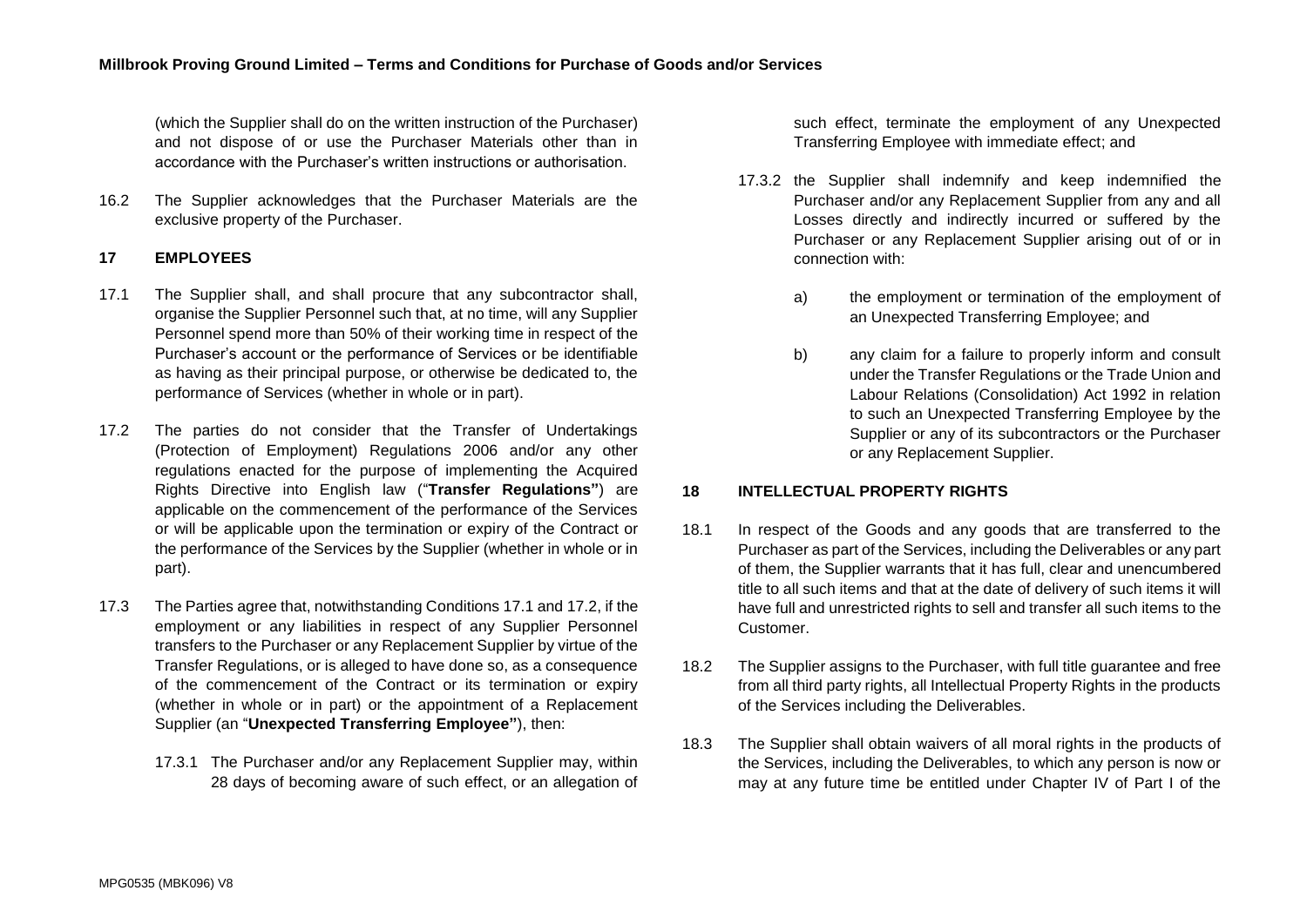Copyright Designs and Patents Act 1988 or any similar provisions of law in any jurisdiction.

18.4 The Supplier shall promptly at the Purchaser's request do (or procure to be done) all such further acts and things and execute (or procure the execution of) all such further documents as the Purchaser may from time to time require for the purpose of securing for the Purchaser the full benefit of the Contract, including all right, title and interest in and to the Intellectual Property Rights assigned to the Purchaser under Condition [18.2.](#page-9-2)

## <span id="page-10-0"></span>**19 DATA PROTECTION AND DATA SECURITY**

- 19.1 The Supplier represents, warrants and undertakes that it has complied and shall continue to comply at all times with the EU General Data Protection Regulation 2016/679, the Regulation (the "**GDPR**"), the Electronic Communications Data Protection Directive (2002/58/EC), the Privacy and Electronic Communications (EC Directive) Regulations 2003 (SI 2426/2003) and any applicable laws in any jurisdiction relating to the processing or protection of personal data and privacy, including where applicable the quidance and codes issued by any relevant supervisory authority from time to time (collectively the "**Data Protection Laws**"). To the extent that the Supplier or its representative processes any personal data pursuant to the Contract or as part of the provision of the Goods and/or Services it acknowledges and agrees that the Purchaser shall be the data controller in respect of the personal data and that the Supplier shall be the data processor. "Personal data", "process/processes/processing", "data controller", "data processor", "data subject" and "personal data breaches" shall have the meaning set out in the GDPR.
- 19.2 To the extent that the Supplier processes personal data on behalf of the Purchaser, the Supplier shall:
	- 19.2.1 process it only for the purposes of complying with its obligations under the Contract and in accordance with the Purchaser's

instructions from time to time. To the extent that the Supplier processes the personal data for its own purposes, Supplier is the data controller in respect of such processing;

- 19.2.2 not disclose it to any third party or transfer it to any countries outside the European Economic Area without the Purchaser's prior written consent;
- 19.2.3 implement and at all times maintain appropriate technical and organisational measures to prevent any loss, disclosure, theft, manipulation, unlawful disclosure or interception of the personal data and provide to the Purchaser a detailed description of such measures on request from time to time.
- 19.2.4 notify promptly, and in any case within twenty- four (24) hours, the Purchaser of any notices received by the Supplier relating to the processing of personal data provided by the Supplier including, but not limited, to personal data breaches, data subject requests, complaints and/or correspondence and provide the Purchaser with such information and assistance as the Purchaser may require in relation to such breach or notice and at no cost to the Purchaser. For the avoidance of doubt, in no event shall the Supplier respond directly to any notice relating to the personal data disclosed by the Purchaser; and
- 19.2.5 keep records of any such processing activities which shall be supplied to the Purchaser promptly upon request.
- 19.3 The Supplier shall at all times, where personal data is being processed, provide the Goods and/or Services in accordance with an appropriate data processing agreement (the "DPA") containing suitable safeguards for the protection of personal data disclosed by the Purchaser and the Supplier shall at all times comply with obligations contained therein. The Supplier hereby acknowledges and confirms that any breach of the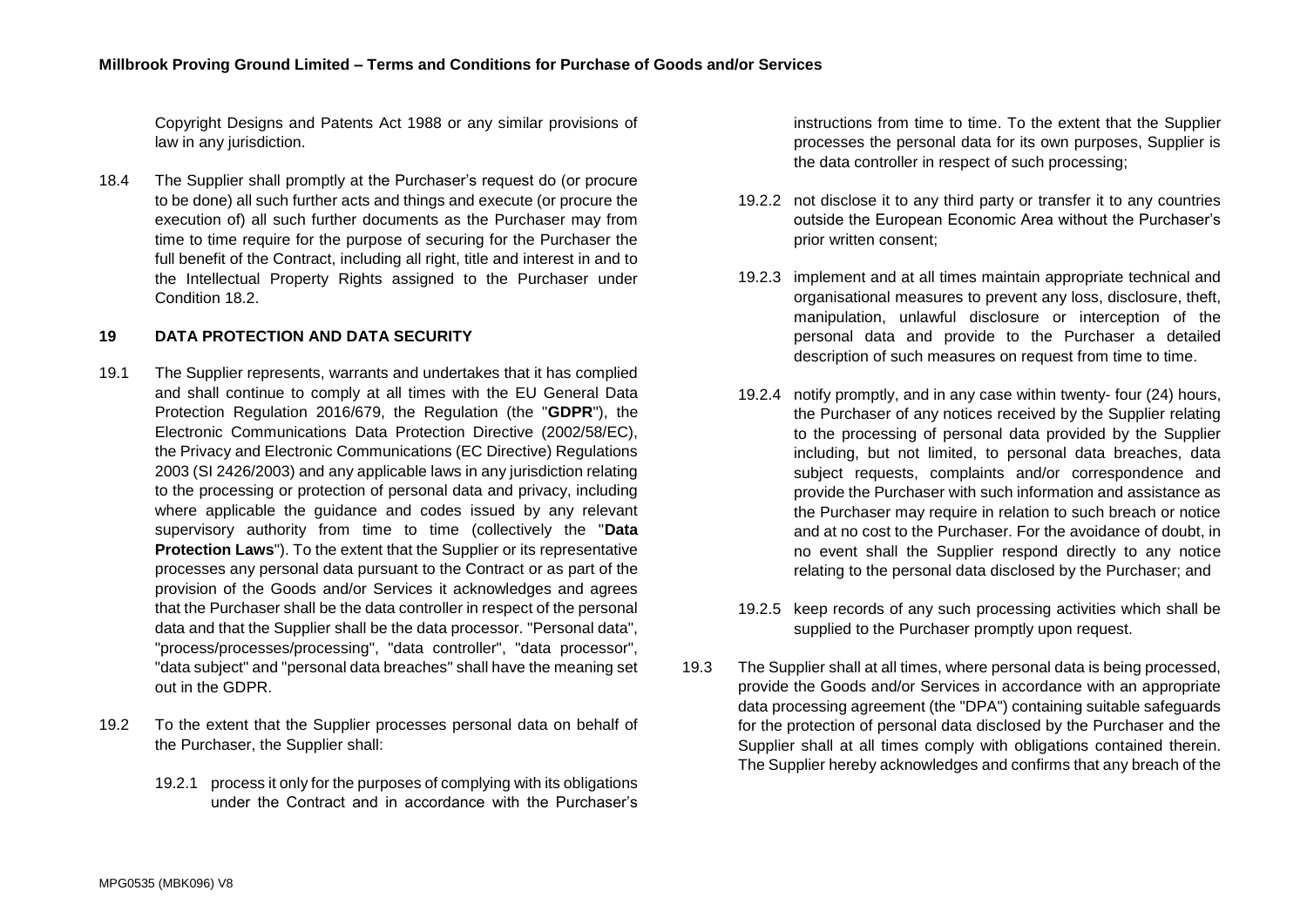DPA or this Condition 19 entitles the Purchaser to terminate any Contract in force between the parties immediately and with no liability.

19.4 The Supplier shall indemnify and hold the Purchaser harmless from and against all losses, costs, claims, expenses or damages which the Purchaser may incur or for which it may become liable as a result of or in connection with any breach or failure by the Supplier or its representatives to comply with this Condition [19](#page-10-0) including, but not limited to, all claims, proceedings or actions brought by a competent public authority and/or a data subject against the Purchaser with respect to the processing by the Supplier and/or its sub-contractors and for any and all claims, proceedings or actions brought against the Purchaser arising out of any breach by the Supplier and/or its subcontractors of its data protection obligations (including its data security obligations) under applicable Data Protection Laws.

# <span id="page-11-0"></span>**20 TERMINATION**

- 20.1 The Purchaser shall have the right at any time and for any reason to terminate the Contract in whole or in part by giving the Supplier written notice whereupon all work on the Contract shall be discontinued and the Purchaser shall pay to the Supplier fair and reasonable compensation for work-in-progress at the time of termination but such compensation shall not include loss of anticipated profits or any consequential loss.
- <span id="page-11-1"></span>20.2 The Purchaser shall, without prejudice to any other rights or remedies it may have including under Condition[s 5.13.1](#page-5-1) and [22.1.1,](#page-12-1) have the right at any time by giving notice in writing to the Supplier to terminate the Contract, without liability to the Purchaser, forthwith if:
	- 20.2.1 the Supplier commits a material or persistent breach of the Contract;
- 20.2.2 an Insolvency Event occurs and/or the Supplier is in the reasonable belief of the Purchaser, or is deemed to be, insolvent or unable or (being an individual) is deemed to have no reasonable prospect of being able (or admits its inability) to pay its debts as they fall due or stops or suspends payment of any of its debts or (being a partnership) has any partner to whom any of the foregoing apply;
- 20.2.3 any event similar to an Insolvency Event occurs in relation to the Supplier (including in any jurisdiction to which it is subject);
- 20.2.4 the Supplier suspends or ceases to carry on (or threatens to suspend or cease to carry on) all or a material part of its business;
- 20.2.5 the Supplier (being an individual) dies or, by reason of illness or incapacity (whether mental or physical), is incapable of managing his own affairs or becomes a patient under any mental health legislation; or
- 20.2.6 the financial position of the Supplier deteriorates to such an extent that in the reasonable opinion of the Purchaser the capability of the Supplier adequately to fulfil its obligations under the Contract has been placed in jeopardy.
- 20.3 Where both Goods and Services are to be supplied under the Contract, in any of the circumstances in which the Purchaser may, under these Conditions, terminate the Contract the Purchaser may instead terminate part of the Contract in respect of the Goods or in respect of the Services and the Contract shall continue in respect of the remaining supply.
- 20.4 On termination of the Contract or any part of it for any reason in respect of the provision of Services, the Supplier shall immediately deliver to the Purchaser all Deliverables, whether or not then complete, and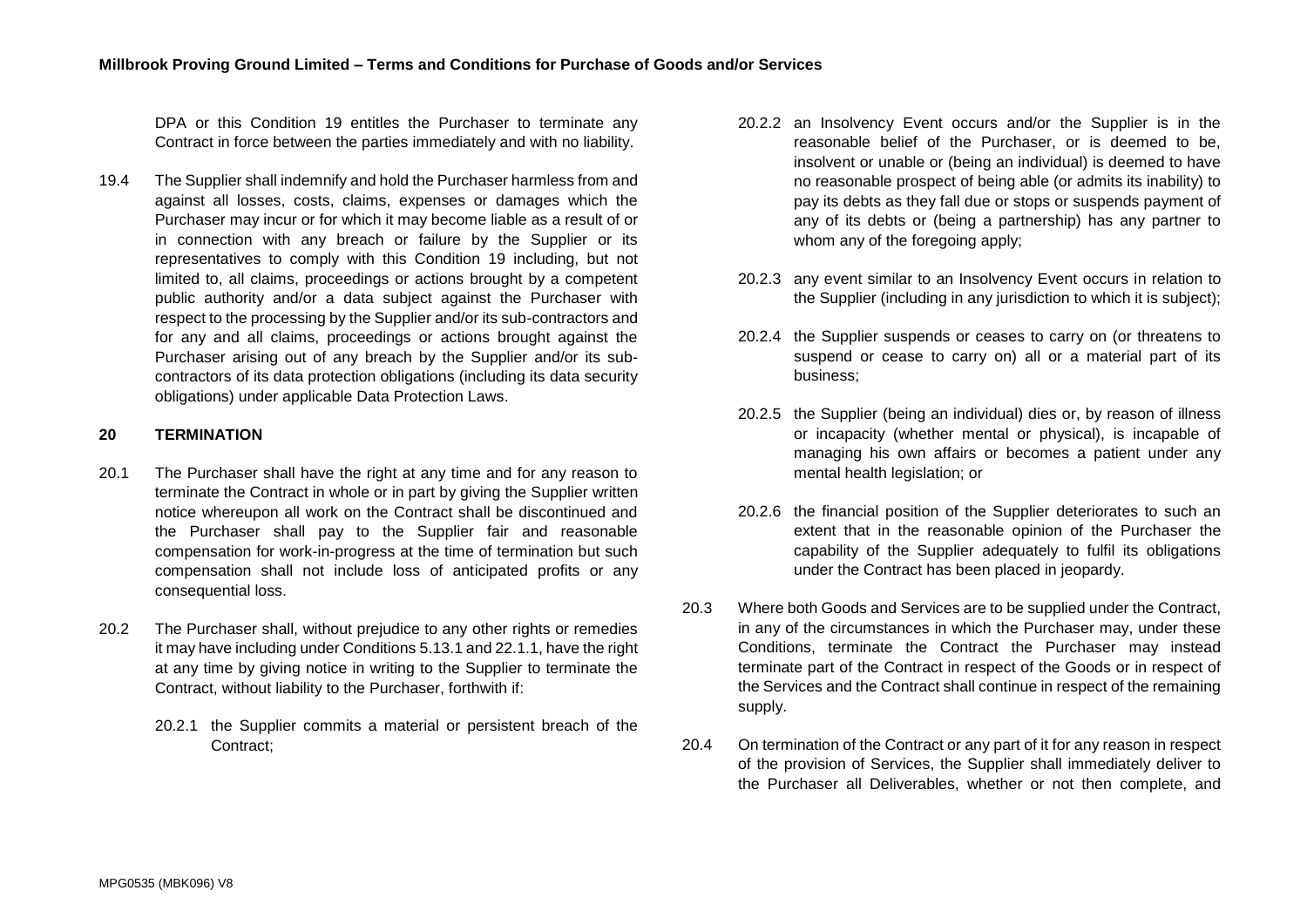return all Purchaser Materials. If the Supplier fails to do so the Purchaser may (without limiting any other rights or remedies it may have) enter the Supplier's premises and take possession of them. Until they have been returned or repossessed, the Supplier shall be solely responsible for their safe keeping and will not use them for any purpose not connected with the Contract.

- 20.5 Where licence keys or log in details are provided by the Supplier as part of the Goods and/or Services, upon termination by either party, Supplier shall continue to supply these and ensure they remain operational for a period of no less than thirty (30) days to allow the Purchaser time to extract its data if required.
- 20.6 The termination of the Contract for any reason shall not affect the accrued rights, remedies, obligations or liabilities of the Supplier and the Purchaser existing at termination.
- 20.7 Such of these Conditions which expressly or by implication are intended to come into or remain in force on or after the termination of the Contract shall remain in full force and effect.

## <span id="page-12-2"></span>**21 DISPUTE RESOLUTION PROCEDURE**

- 21.1 If a dispute arises out of or in connection with the Contract or the performance, validity or enforceability of it (**Dispute**) then, except as expressly provided in these Conditions, the parties shall follow the dispute resolution procedure set out in this Condition [21:](#page-12-2)
	- 21.1.1 either party shall give to the other written notice of the Dispute, setting out its nature and full particulars ("**Dispute Notice"**), together with relevant supporting documentation.
	- 21.1.2 if the parties are for any reason unable to resolve the Dispute within thirty (30) days of service of the Dispute Notice, the Dispute shall be referred to a director of the Purchaser and a

director of the Supplier, who shall attempt in good faith to resolve it; and

- 21.1.3 if the director of the Purchaser and the director of the Supplier are for any reason unable to resolve the Dispute within thirty (30) days of it being referred to them, either Party may commence court proceedings in respect of such unresolved Dispute or issue.
- 21.2 The Supplier shall at all times continue to provide the Goods and/or Services and to perform its obligations under this Contract notwithstanding any Dispute or the implementation of the procedures set out in this Condition 21

## <span id="page-12-0"></span>**22 REMEDIES**

- <span id="page-12-1"></span>22.1 Without prejudice to any other rights or remedies the Purchaser may have, if any Goods and/or Services are not supplied or performed in accordance with, or the Supplier fails to comply with, any of the provisions of Condition [4,](#page-2-1) or if the right to terminate the Contract has arisen under Conditions [5.13.1,](#page-5-1) [20.2](#page-11-1) or [23.3,](#page-14-0) the Purchaser shall (without prejudice to any other rights or remedies it may have) be entitled to any one or more of the following remedies at its discretion, whether or not any part of the Goods and/or the Services has been accepted by the Purchaser:
	- 22.1.1 to terminate the Contract, without liability to the Supplier;
	- 22.1.2 to reject the Goods (in whole or in part and whether or not title has passed) and return them to the Supplier at the risk and cost of the Supplier on the basis that a full refund for the Goods so returned shall be paid forthwith by the Supplier;
	- 22.1.3 where the Purchaser has paid in advance for Goods and/or Services that have not been delivered or provided, to have such sums refunded by the Supplier;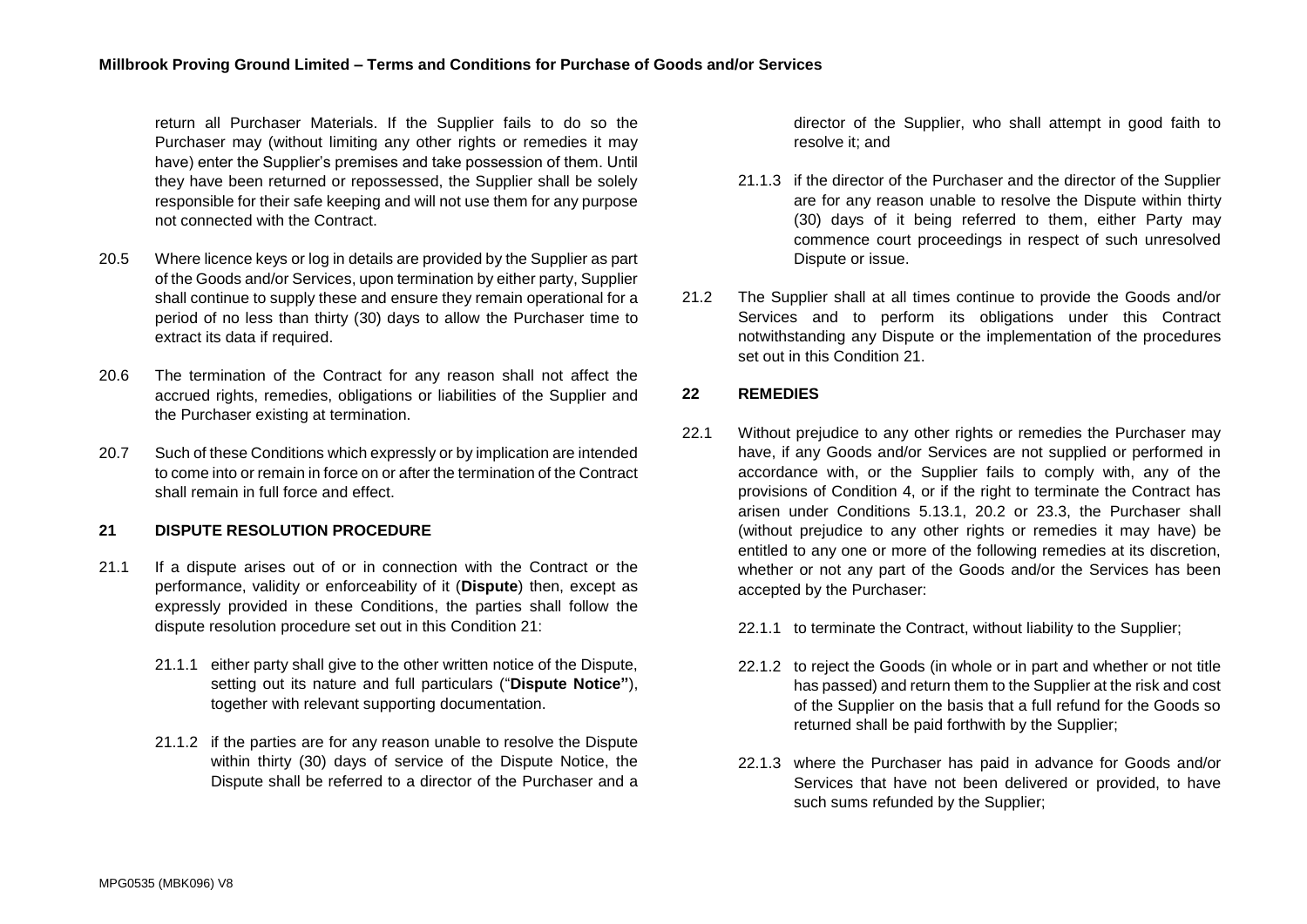- 22.1.4 at the Purchaser's option, to give the Supplier the opportunity at the Supplier's expense either to remedy any defect in the Goods and/or Services or to supply replacement Goods and/or to re-perform the Services and carry out any other necessary work to ensure that the terms of the Contract are fulfilled;
- 22.1.5 to refuse to accept any further deliveries of the Goods and/or performance of the Services which the Supplier attempts to make;
- 22.1.6 to carry out at the Supplier's expense any work necessary to make the Goods and/or the Services comply with the Contract;
- 22.1.7 to claim such Losses as may have been sustained in consequence of the Supplier's breaches of the Contract including any costs reasonably incurred by the Purchaser in obtaining the Goods and/or performance of the Services in substitution from another supplier; and
- 22.1.8 to claim damages for any Losses incurred or to be incurred by the Purchaser which are in any way attributable to the Supplier's failure.
- 22.2 These Conditions shall extend to and apply in respect of any substituted or remedial services or repaired or replacement goods supplied by the Supplier.

## <span id="page-13-2"></span>**23 BRIBERY AND OTHER CORRUPTION**

<span id="page-13-0"></span>23.1 The Supplier agrees with the Purchaser that it shall, and that it shall procure that its employees and officers, agents, sub-contractors and any other person who performs services for the Supplier in relation to the Contract shall:

- 23.1.1 comply with all applicable laws, statutes, regulations and codes relating to bribery and other corruption (**"Anti-Corruption Requirements"**) including the Bribery Act 2010;
- 23.1.2 not take or knowingly permit any action to be taken that would or might cause or lead the Purchaser to be in violation of any Anti-Corruption Requirements:
- <span id="page-13-1"></span>23.1.3 not bribe or attempt to bribe (which shall include any offer or form of payment, gift or other inducement, reward or advantage, whether of money or anything of value) the Purchaser or any of the Purchaser's employees, officers, agents, representatives, affiliates or persons acting on the Purchaser's behalf;
- 23.1.4 comply with the Purchaser's policies relating to anti-bribery and corruption ("**Relevant Policies**") which will be provided to Supplier upon request and which may be updated by Purchaser from time to time:
- 23.1.5 not do, or omit to do, any act that will cause or lead the Purchaser to be in breach of any of the Anti-Corruption Requirements or Relevant Policies;
- 23.1.6 notify the Purchaser (in writing) if it becomes aware of any breach of this Condition 23; and
- 23.1.7 at the Purchaser's request and cost, provide the Purchaser with any reasonable assistance to enable it to perform any activity required by any relevant government or agency for the purpose of complying with Anti-Corruption Requirements.
- 23.2 The Supplier represents and warrants to the Purchaser that neither it nor any person described in Condition [23.1](#page-13-0) has bribed or attempted to bribe any person in order to obtain and/or retain any business, or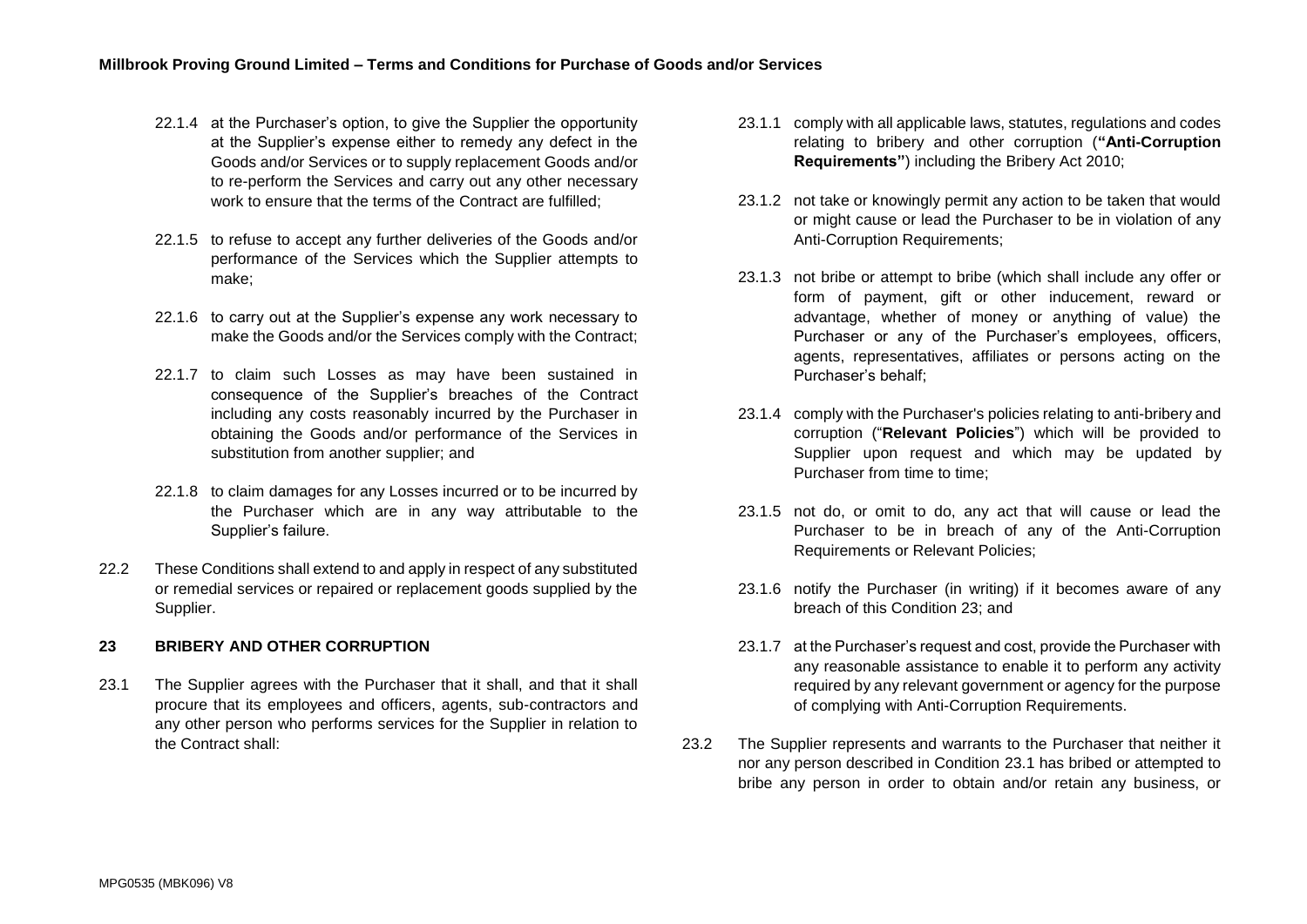advantage in the conduct of business, for the Purchaser and nor has it bribed or attempted to bribe any person described in Condition [23.1.3.](#page-13-1)

- <span id="page-14-0"></span>23.3 The Supplier agrees that in addition to the Purchaser's termination rights set out elsewhere in these Conditions, the Purchaser may (without prejudice to any other right available to it) immediately terminate the Contract in the event of any breach of this Condition [23](#page-13-2) by the Supplier in which case the Supplier shall not be entitled to any compensation or to any further payments or remuneration.
- 23.4 The Purchaser shall not be required to make any payment to the Supplier that might otherwise be due from the Purchaser in respect of the Contract if the Supplier has breached this Condition [23.](#page-13-2)
- 23.5 The Supply shall indemnify and keep indemnified the Purchaser in full and hold it harmless on demand from and against any and all Losses suffered or incurred by the Purchaser or for which the Purchaser may become liable arising out of or in connection with any breach of this Condition [23,](#page-13-2) whether or not the Contract has been terminated.

## <span id="page-14-2"></span>**24 MODERN SLAVERY**

- <span id="page-14-1"></span>24.1 The Supplier agrees with the Purchaser that it shall, and that it shall procure that the Supplier Personnel and any other person who performs services and/or supplies goods within the Supplier's supply chain for the Supplier in relation to this Contract shall:
	- 24.1.1 comply with all applicable laws relating to slavery and human trafficking ("**Anti-Slavery Requirements"**) including the Modern Slavery Act 2015;
	- 24.1.2 not take or knowingly permit any action to be taken that would or might cause or lead the Purchaser to be in violation of any Anti-Slavery Requirements:
- 24.1.3 notify the Customer as soon as it becomes aware of any breach, or potential breach, of the Anti-Slavery Requirements or any actual or suspected slavery or human trafficking in a supply chain which has a connection with this agreement; and
- 24.1.4 at the Purchaser's request and cost, provide the Purchaser with any reasonable assistance to enable it to perform any activity required by any regulatory body for the purpose of complying with Anti-Slavery Requirements.
- 24.2 The Supplier represents, warrants and undertakes to the Purchaser that neither it nor any other person in its supply chain (including those described in Condition [24.1\)](#page-14-1) uses trafficked, bonded, child or forced labour or has attempted to use trafficked, bonded, child or forced labour within its supply chain. The Supplier shall implement due diligence procedures for the persons in its supply chains, to ensure that there is no slavery or human trafficking in its supply chains.
- 24.3 The Supplier agrees that in addition to the Purchaser's termination rights set out in Condition [20,](#page-11-0) the Purchaser may (without prejudice to any other right available to it) immediately terminate this Contract in the event of any breach of this Condition [24](#page-14-2) by the Supplier in which case the Supplier shall not be entitled to any compensation or to any further payments or remuneration.
- 24.4 The Purchaser shall not be required to make any payment to the Supplier that might otherwise be due from the Purchaser in respect of this Contract if the Supplier has breached this Condition [24.](#page-14-2)
- 24.5 The Supplier shall indemnify the Purchaser from and against any and all Losses suffered or incurred by the Purchaser or for which the Purchaser may become liable arising out of or in connection with any breach of this Condition [24,](#page-14-2) whether or not this Contract has been terminated.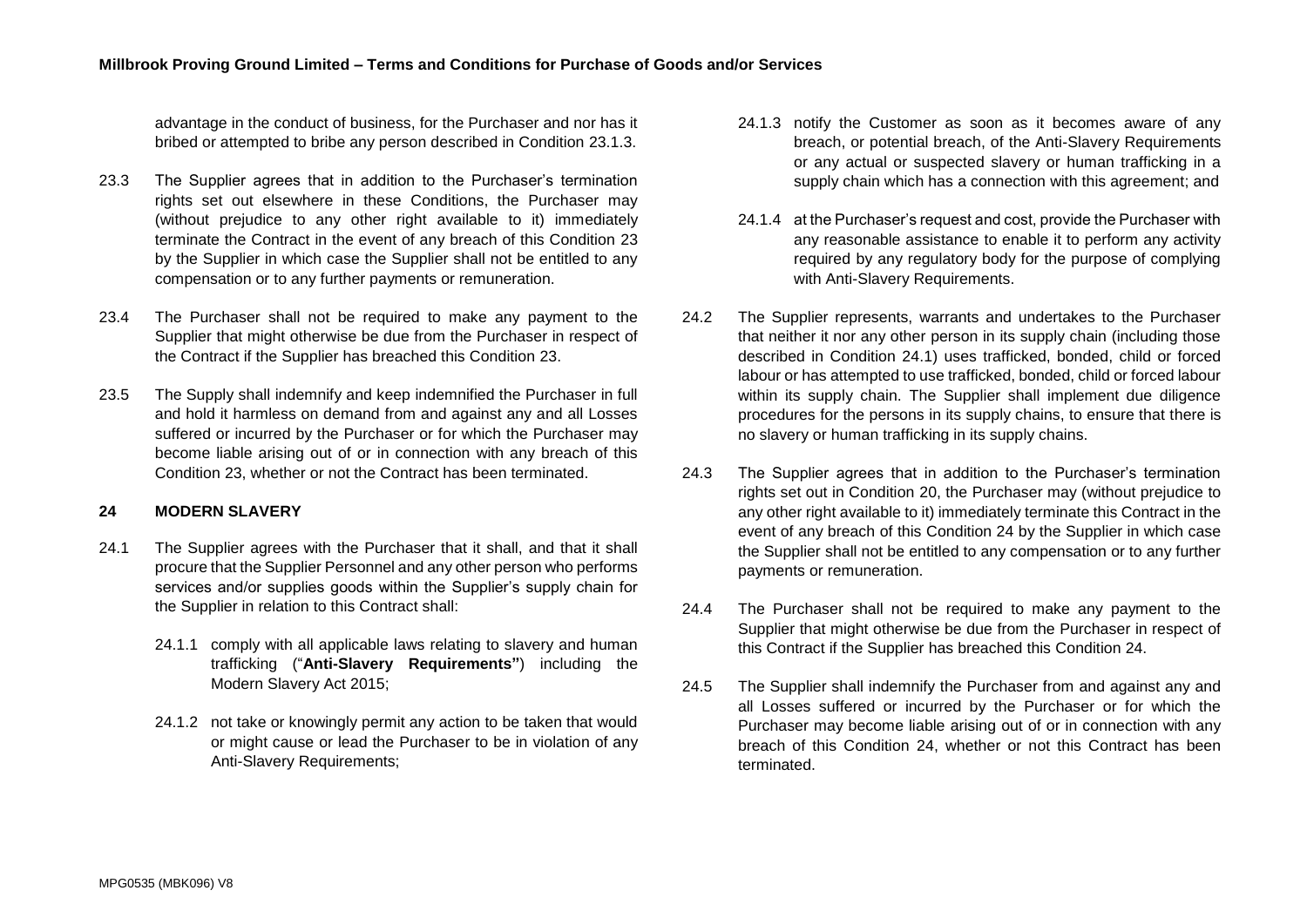## **25 CONFLICT MINERALS**

25.1 In view of Section 1502 of the Dodd-Frank Act, Supplier shall have a policy in place to reasonably assure that the tantalum, ting, tungsten and gold in the Goods do not directly or indirectly finance or benefit armed groups that are perpetrators of serious human rights abuses in the Democratic Republic of Congo or an adjoining country. Supplier shall exercise due diligence on the source and chain of custody of these minerals and shall make their due diligence measures available to Purchaser upon Purchaser's request.

## **26 ANTI-FACILITATION OF TAX EVASION**

- 26.1 The Supplier shall:
	- 26.1.1 not engage in any activity, practice or conduct which would constitute either:
		- a) a UK tax evasion facilitation offence under section 45(1) of the Criminal Finances Act 2017; or
		- b) a foreign tax evasion facilitation offence under s46(1) of the Criminal Finances Act 2017;
	- 26.1.2 comply with Purchaser's Code of Business Ethics as the Purchaser may update from time to time;
	- 26.1.3 have and shall maintain in place throughout the term of this Contract such policies and procedures as are both reasonable to prevent the facilitation of tax evasion by another person (including without limitation employees of the Supplier) and to ensure compliance with Condition 26.1.1;
	- 26.1.4 promptly report to the Purchaser any request or demand from a third party to facilitate the evasion of tax within the meaning

of Part 3 of the Criminal Finances Act 2017 in connection with the performance of this Contract;

- 26.1.5 within six (6) months of the date of this Contract, and annually thereafter, certify to the Purchaser in writing signed by an officer of the Supplier, compliance with this Condition 26 by the Supplier and all persons associated with it under Condition 26. The Supplier shall provide such supporting evidence of compliance as the Purchaser may reasonably request.
- 26.2 The Supplier shall ensure that any person associated with the Supplier who is providing Goods and performing Services in connection with this Contract does so only on the basis of a written contract which imposes on and secures from such person terms equivalent to those imposed on the Supplier in this Condition 26 (Relevant Terms). The Supplier shall be responsible for the observance and performance by such persons of the Relevant Terms, and shall be directly liable to the Purchaser for any breach by such persons of any of the Relevant Terms.
- 26.3 Breach of this Condition 26 shall be deemed a material breach under Condition 20.2.1
- 26.4 For the purposes of Condition 26, the meaning of reasonable prevention procedure shall be determined in accordance with any guidance issued under section 47 of the Criminal Finances Act 2017 and a person associated with the Supplier includes but is not limited to any subcontractor of the Supplier.

## **27 ASSIGNMENT**

27.1 The Purchaser may assign, or deal in any other manner with, the Contract or any part of it, including sub-contracting any of its obligations under the Contract to any third party or agent.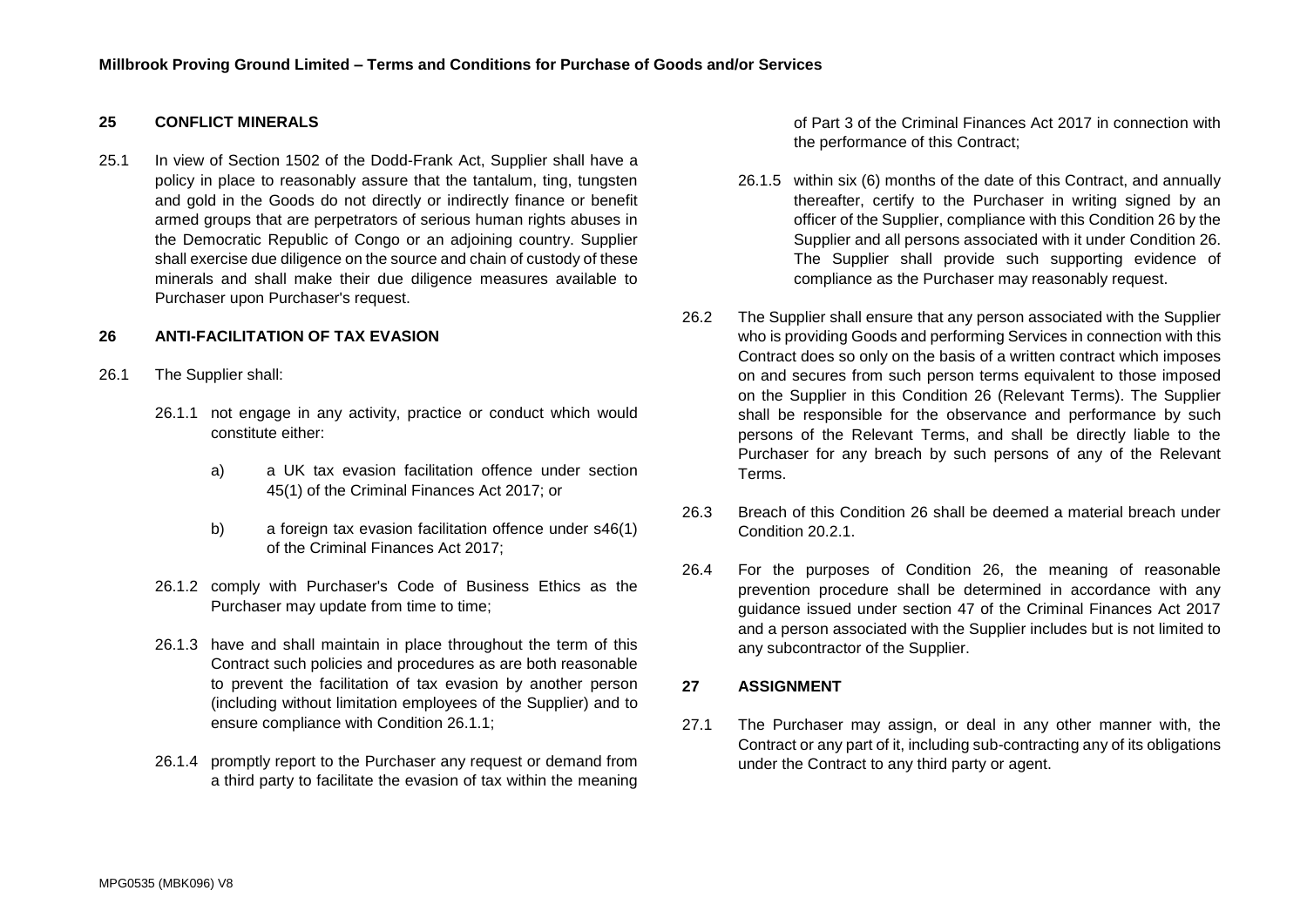27.2 The Supplier shall not be entitled to assign, or deal in any other manner with, the Contract or any part of it, including sub-contracting any of its obligations under the Contract, without the prior written consent of the Purchaser.

## **28 FORCE MAJEURE**

- <span id="page-16-0"></span>28.1 If either party is delayed or prevented in the performance of any of its obligations under the Contract by an event, circumstance or cause beyond its reasonable control which by its nature could not have been foreseen or, if foreseeable, was unavoidable (save any that merely increases the cost of performing such obligations and excluding any strikes, lock-outs or other industrial disputes involving its own workforce or that of any of its agents or sub-contractors), that party shall not be liable for such delay or non-performance and the time for performance of the affected obligation shall be extended by such period as is reasonable to enable that party, using all reasonable endeavours, to perform that obligation.
- 28.2 If the performance of any of the Supplier's obligations under the Contract are delayed or prevented as described in Condition [28.1](#page-16-0) for a continuous period of one (1) month, the Purchaser may, without liability to the Supplier, terminate the Contract forthwith by giving notice to the Supplier.

## **29 COMMUNICATIONS**

- 29.1 Any communication between the parties about the Contract shall be in writing, in English, and delivered personally, sent by pre-paid registered post or recorded delivery (or pre-paid registered air mail if overseas) or by fax:
	- 29.1.1 (in the case of communications to the Purchaser) to its registered office or main fax number or such changed address

or fax number as shall be notified to the Supplier by the Purchaser; or

- 29.1.2 (in the case of communications to the Supplier) to its registered office (if it is a company) or (in any other case) to any address of the Supplier set out in any document which forms part of the Contract or to its main fax number or such other address or fax number as shall be notified to the Purchaser by the Supplier.
- 29.2 Communications shall be deemed to have been received:
	- 29.2.1 if delivered personally, at the time of delivery to the address;
	- 29.2.2 if sent by pre-paid registered post or recorded delivery, 48 hours after posting;
	- 29.2.3 if sent by pre-paid registered airmail, at 9.00am on the fifth Working Day after posting; and
	- 29.2.4 if sent by fax, at 9.00am on the next Working Day after transmission provided a transmission report is generated by the sending party's fax machine recording a message from the recipient party's fax machine confirming all pages were successfully transmitted.
- 29.3 Communications addressed to the Purchaser shall be marked for the attention of the Purchasing Manager.
- 29.4 This Condition 29 does not apply to the service of any proceedings or other documents in any legal action or any arbitration or other method of dispute resolution.

#### **30 GENERAL**

30.1 The Contract does not constitute, establish or imply any partnership, joint venture, agency, employment or fiduciary relationship between the